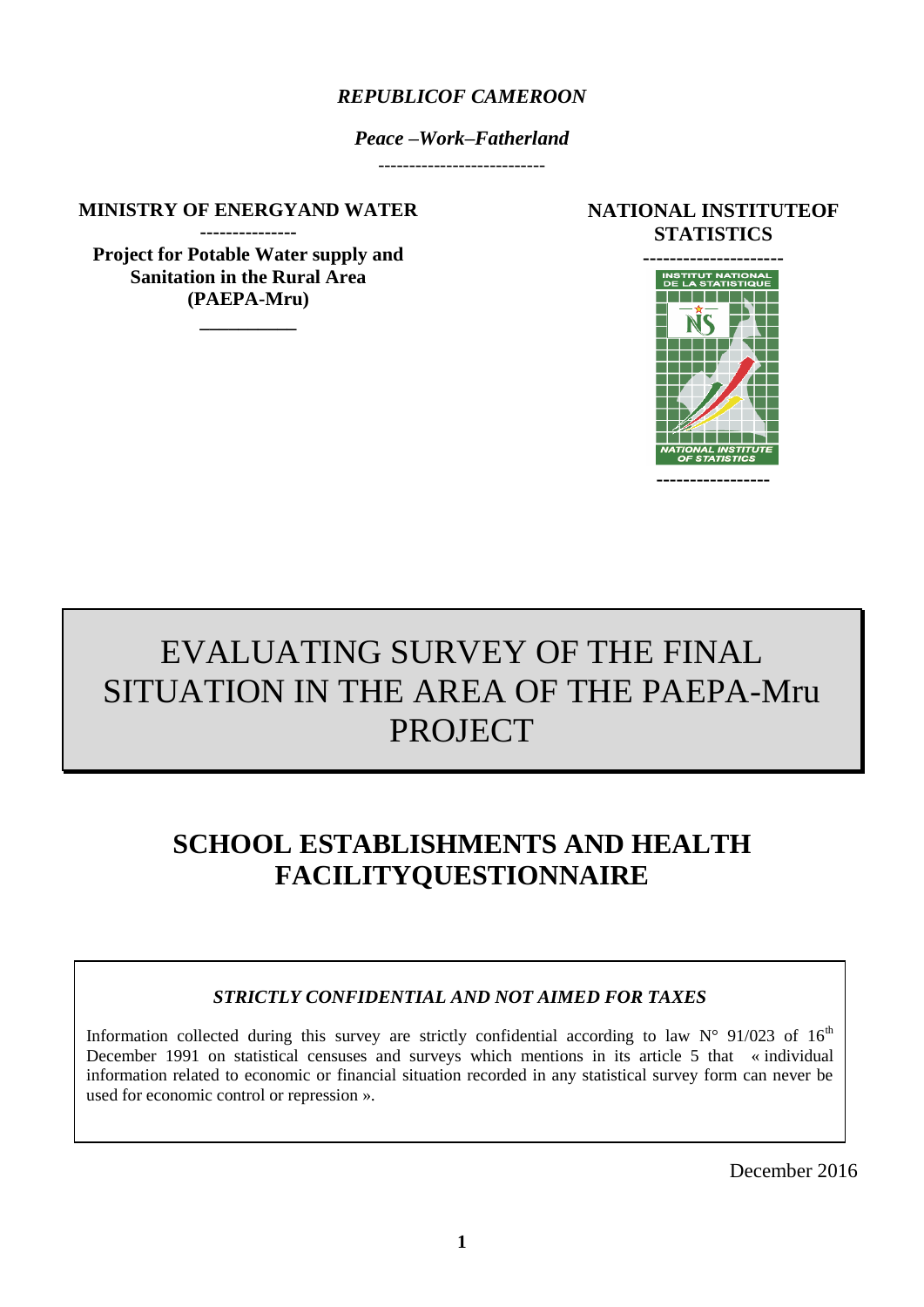### **SECTION 0 : GENERAL INFORMATION**

#### A – INFORMATION ON THE SURVEY AREA

| Q1             | <b>QUESTIONNAIRE NUMBER</b>                                                                                   |  |
|----------------|---------------------------------------------------------------------------------------------------------------|--|
| Q <sub>2</sub> | <b>REGION:</b><br>$1 =$ North West $2 =$ West $3 =$ South $4 =$ South-West                                    |  |
| Q <sub>3</sub> |                                                                                                               |  |
| Q <sub>4</sub> |                                                                                                               |  |
| Q <sub>5</sub> |                                                                                                               |  |
| Q <sub>6</sub> | $1 =$ urban area<br>$2 =$ Rural area                                                                          |  |
| Q7             |                                                                                                               |  |
| Q8             | NATURE OF THE ESTABLISHMENT : 1 = School establishment 2 = Health facility                                    |  |
| Q9             | <b>CURRENT SECTOR OF THE ESTABLISMENT:</b><br>$1 = Public$<br>$3 =$ Confessional private<br>$2 = Lay$ private |  |
| Q10            | STATUS OF THE ESTABLISHMENT : 1= Beneficiary<br>$2=$ Non beneficiary                                          |  |
| Q11            | <b>TYPE OF THE ESTABLISHMENT</b>                                                                              |  |
|                | If health facility: $1 =$ District Hospital $2 = CMA$ 3= IHC 4= Other (specify)                               |  |
|                | If school establishment : $5 = \frac{GHS}{\text{College}} / \frac{GSS}{GTSS}$ 6 = Primary 7 = Other (specify) |  |
| Q12            | Function of respondent : 1= Head of the establishment $2=Other$ officer (specify)                             |  |
| Q13            | Year of assumption of duty (in the current category)                                                          |  |
| Q14            | Total permanent Manpower of the establishment                                                                 |  |
| Q15            | Of which health personnel (if health facility), teaching personnel (if school establishment)                  |  |
| Q16            | Total temporary Manpower the establishment                                                                    |  |
| Q17            | Of which health personnel (if health facility), teaching personnel (if school establishment)                  |  |
|                |                                                                                                               |  |

#### *B – INFORMATION ON DATA COLLECTION*

| O18             |                                                                                                                                                      |  |
|-----------------|------------------------------------------------------------------------------------------------------------------------------------------------------|--|
| O19             | <b>CONTROLLER:</b><br><u> 1980 - Johann John Stein, fransk kampbellinger og det blev forskellige og forskellige og store og som forskellige og s</u> |  |
| O <sub>20</sub> |                                                                                                                                                      |  |
| <b>O21</b>      |                                                                                                                                                      |  |

#### *C – INFORMATION ON THE DATA ENTRY*

|     | <b>Q22 DATA ENTRY CONTROLLER:</b> |                 |
|-----|-----------------------------------|-----------------|
|     | Q23 DATA ENTRY AGENT : _____      |                 |
| Q24 | DATE OF DATA ENTRY:               | $-11$ 1 1 7 $-$ |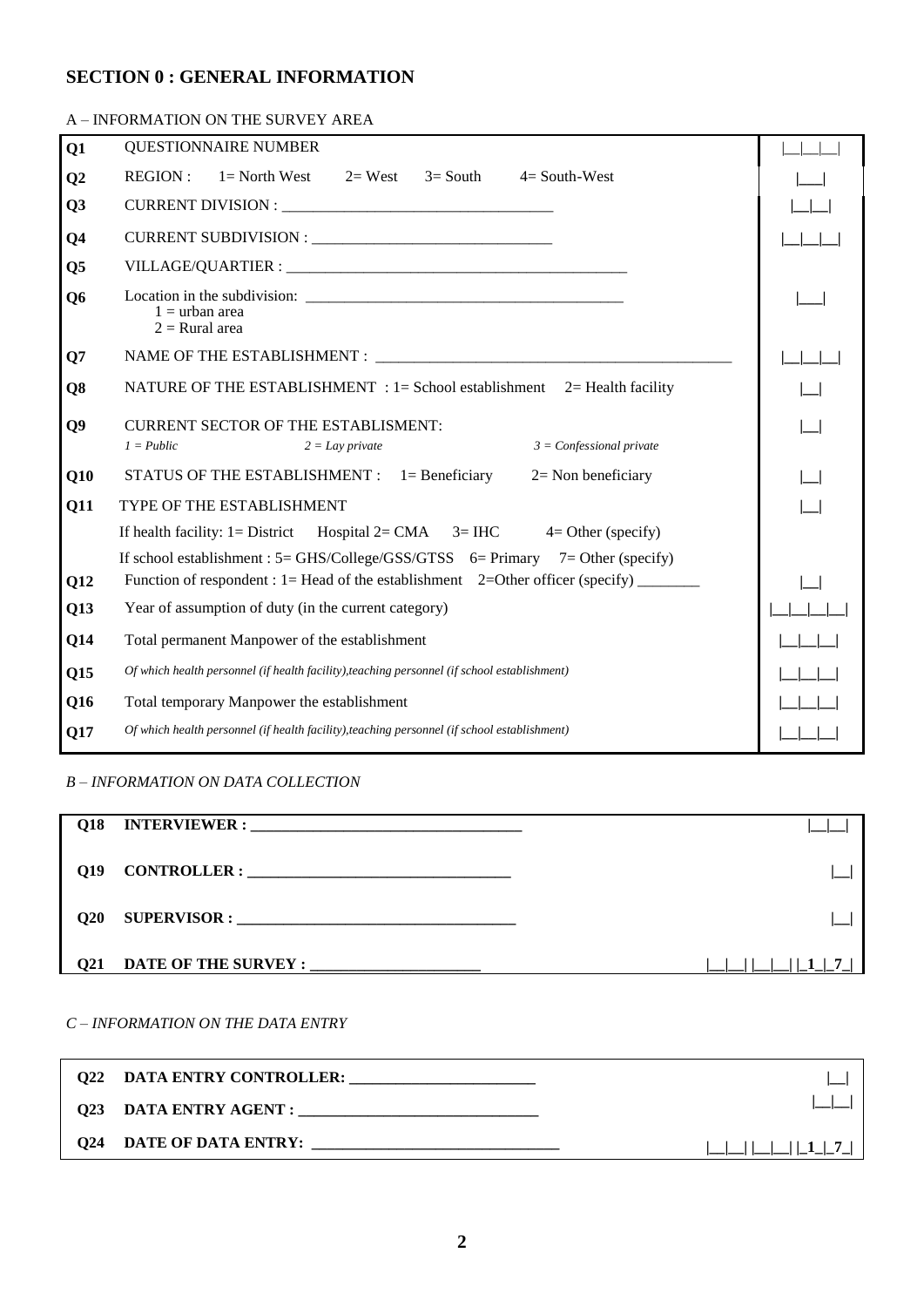## **SECTION 1 : INFRASTRUCTURES ANDOTHERGENERAL INFORMATION**

## **INFRASTRUCTURES**

|              | What is the present receiving capacity of your establishment?                                                                                                                                                     |  |
|--------------|-------------------------------------------------------------------------------------------------------------------------------------------------------------------------------------------------------------------|--|
| <b>S1Q01</b> | Number of classrooms (if school establishment)/Number of admission rooms (if health<br>facility)                                                                                                                  |  |
| <b>S1Q02</b> | Number of seats on -benches (if school establishment)/Number of beds( if health facility)                                                                                                                         |  |
| <b>S1Q03</b> | MODE OF EVACUATION OF REFUSE IN YOUR ESTABLISHMENT<br>1. Collected by a lorry /refuse vat 2. Thrown in the nature 3. Burried, burnt 4. Recycled 5. Other<br>(specify)                                             |  |
| <b>S1Q04</b> | MODE OF EVACUATION OF USED WATERS IN YOUR ESTABLISHMENT<br>1. Poured in the yard /road 2. Poured in the gutter 3. Poured in the septic tank 4. Poured in the river/stream<br>5. Poured in the nature<br>(specify) |  |
| <b>S1Q05</b> | Is your establishment supplied with AES SONEL electricity? $1 = Yes$ ; $2 = No$                                                                                                                                   |  |
| <b>S1Q06</b> | If yes, does happen that you face problem of power cut?<br>$1 = Yes$ ; $2 = No$                                                                                                                                   |  |
| <b>S1Q07</b> | Do you have other sources of electrical energy? $1 = Yes$ ; $2 = No$                                                                                                                                              |  |
| <b>S1Q07</b> | Is your establishment connected to a running water network (CAMWATER/SNEC/CDE/<br>SCANWATER)?<br>$1=0$ ui<br>$2=Non$                                                                                              |  |

|              | <b>FOR HEALTH FACILITIES ONLY</b>                                                                                                                                           |                                                  |  |  |  |  |  |  |
|--------------|-----------------------------------------------------------------------------------------------------------------------------------------------------------------------------|--------------------------------------------------|--|--|--|--|--|--|
| <b>S1Q08</b> | What is the evacuation mode of medical waste?<br>1. Collected by a lorry /refuse vat 2. Thrown in the nature 3. Buried, incinerated/Burnt<br>4. Recycled 5. Other (Specify) |                                                  |  |  |  |  |  |  |
| <b>S1Q09</b> | Do you have material for dry sterilization system?<br>$1 = Yes$<br>$2=N0$                                                                                                   |                                                  |  |  |  |  |  |  |
| <b>S1Q10</b> | Do you have material for water sterilization system?<br>$2=N0$<br>$1 = Yes$                                                                                                 |                                                  |  |  |  |  |  |  |
|              | How many cases of [DISEASE] have you registered in the health facility in the last two weeks?                                                                               |                                                  |  |  |  |  |  |  |
|              | <b>Disease</b>                                                                                                                                                              | Of which children below 5 years<br><b>Number</b> |  |  |  |  |  |  |
|              | A. Malaria                                                                                                                                                                  |                                                  |  |  |  |  |  |  |
|              | B. Diarrhea                                                                                                                                                                 |                                                  |  |  |  |  |  |  |
| <b>S1Q11</b> | C. Amoebic dysentery.                                                                                                                                                       |                                                  |  |  |  |  |  |  |
|              | D. Typhoid fever                                                                                                                                                            |                                                  |  |  |  |  |  |  |
|              | E. Cholera                                                                                                                                                                  |                                                  |  |  |  |  |  |  |
|              | F. Skin diseases                                                                                                                                                            |                                                  |  |  |  |  |  |  |
|              | Y. None of these diseases                                                                                                                                                   |                                                  |  |  |  |  |  |  |

## **OTHER INFORMATION**

| S1Q12        | What is the present number of students of your school establishment /patients of your<br>health facility? |  |
|--------------|-----------------------------------------------------------------------------------------------------------|--|
| <i>S1013</i> | Of which :<br>Number of female persons                                                                    |  |
| S1Q14        | Number of male persons                                                                                    |  |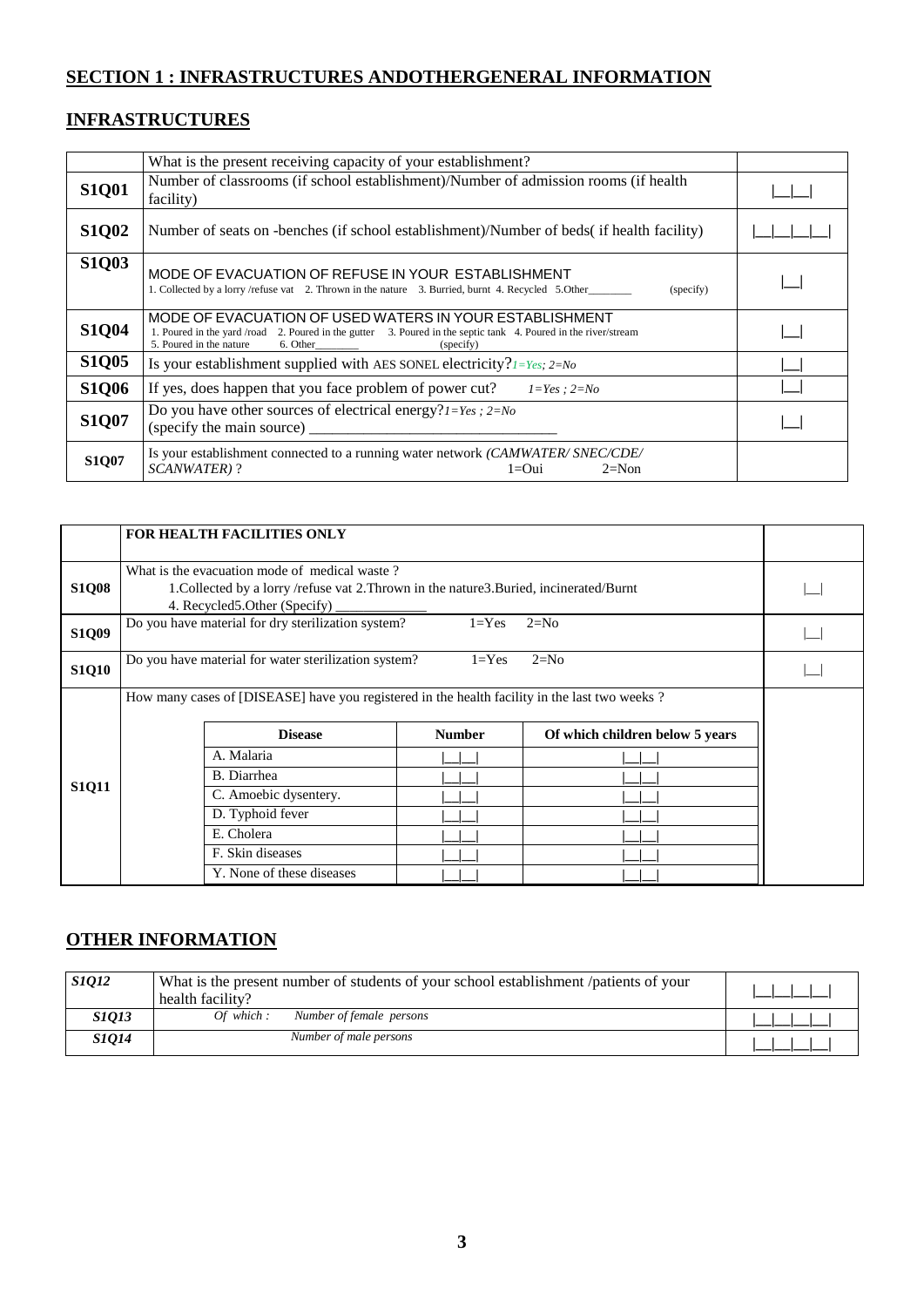## **SECTION 2 : WATERAND SANITATION**

| S2O01.<br>What is the main source of public<br>drinking water supply of students<br>(if school establishment)/<br>patients/users (if health facility) of<br>your establishment?                                                                                                                                                                                                                                                                                                                                                                                                                                              | S2O02.<br>How much time do they need to go<br>to the drinking water point, get the<br>water and come back? | S2Q03.<br>How far from the<br>establishment is<br>the drinking water<br>point situated?                                          | S2O04.<br>Do you do<br>something to<br>render the<br>water clean<br>before<br>drinking? | S2O05.<br>Usually what do you do<br>to render clean the<br>drinking water that is<br>used in your<br>establishment?                                                                                                                                   | S2O06.<br>In general, how do you<br>appreciate the quality of<br>the water that students or<br>users of your<br>establishment mainly use? |
|------------------------------------------------------------------------------------------------------------------------------------------------------------------------------------------------------------------------------------------------------------------------------------------------------------------------------------------------------------------------------------------------------------------------------------------------------------------------------------------------------------------------------------------------------------------------------------------------------------------------------|------------------------------------------------------------------------------------------------------------|----------------------------------------------------------------------------------------------------------------------------------|-----------------------------------------------------------------------------------------|-------------------------------------------------------------------------------------------------------------------------------------------------------------------------------------------------------------------------------------------------------|-------------------------------------------------------------------------------------------------------------------------------------------|
| Piped water<br>11. in the buildings of the establishment ><br>S2O04<br>12. in the yard/plot > S2O04<br>13. standpipe > S2Q04<br>Borehole water<br>21. Borehole<br>22. Tube well<br>Dug well<br>31. Protected well<br>32. Unprotected well<br>Spring water<br>41. Protected spring<br>42. Unprotected spring<br>51. Rain water (without water catchment<br>system) $\rightarrow$ S2Q04<br>61. Tanker $\rightarrow$ S2O04<br>71. C art with small tank/drum > S2O04<br>81. Surface water (River, stream, dam,<br>Lake, Pond, Channel, irrigation drain)<br><b>S2Q04</b><br>91. Every one brings his/her water<br>>NEXT SECTION | <b>NUMBER OF MINUTES</b><br>If water on the spot: 995<br>If doesn't know: 998                              | <b>RECORD THE</b><br><b>DISTANCE IN</b><br>$KM$ ; 000 IF<br><b>LESS THAN</b><br>500M AND 998<br><b>IF DOESN'T</b><br><b>KNOW</b> | 1. Yes<br>2. $No \rightarrow$ \$2006<br>8. DK→S2006                                     | . To boil it<br>B. To add bleaching water/<br>Chlorine<br>C. Filter it through a linen<br>D. To use a filter (ceramic,<br>sand, composite, etc.)<br>E. Solar Disinfection<br>F. To allow it to<br>settle/decant<br>X. Other (to be specified)<br>Z.DK | 1. Very good<br>2. Good<br>3. Acceptable<br>4. Poor<br>5. Very poor<br>6. Does not know<br>7. INDIFFÉRENT                                 |
|                                                                                                                                                                                                                                                                                                                                                                                                                                                                                                                                                                                                                              |                                                                                                            |                                                                                                                                  |                                                                                         | $C$ D<br>$\overline{B}$<br>A<br>E<br>XZ<br>F<br>$X$ --------                                                                                                                                                                                          |                                                                                                                                           |

|              |                                                                                                                                                                   |                                                                                                                                                                                                                                                                                                                                                    | <b>Categoryof persons</b> |                       |  |
|--------------|-------------------------------------------------------------------------------------------------------------------------------------------------------------------|----------------------------------------------------------------------------------------------------------------------------------------------------------------------------------------------------------------------------------------------------------------------------------------------------------------------------------------------------|---------------------------|-----------------------|--|
|              |                                                                                                                                                                   |                                                                                                                                                                                                                                                                                                                                                    | <b>Personnel</b>          | student/patient/Users |  |
| <b>S2Q07</b> | Which type of toilets do/CATEGORY OF<br>PERSONS/of your establishment usually use?<br>IF «WATER FLUSH OR MANUAL FLUSH »,<br>INSIST:<br>where do used waters pass? | 11. Flush connected to the sewer<br>12. Flush connected to septic tank<br>13. Flush connected to other thing<br>or to unknown place/ Not<br>sure/DK where<br>21. Covered latrines<br>22. Pit latrines / open hole<br>31. Buckets/sanitary tubs → END<br>95. Not toilets or bush or farm-<br><b>FIENDN</b><br>96Other (Specify) ----------<br>98.DK |                           |                       |  |
| <b>S2Q08</b> | Year of construction (RECORD 9998 if DK)                                                                                                                          |                                                                                                                                                                                                                                                                                                                                                    |                           |                       |  |
| <b>S2Q09</b> | Number of toilet blocks<br>Total                                                                                                                                  |                                                                                                                                                                                                                                                                                                                                                    |                           |                       |  |
|              | Toilets for women                                                                                                                                                 |                                                                                                                                                                                                                                                                                                                                                    |                           |                       |  |
|              | Toilets for men                                                                                                                                                   |                                                                                                                                                                                                                                                                                                                                                    |                           |                       |  |
|              | Mixed toilets                                                                                                                                                     |                                                                                                                                                                                                                                                                                                                                                    |                           |                       |  |
| <b>S2Q10</b> | What appreciation do you make on the<br>cleanliness of the toilets of [CATEGORY OF<br>PERSONS]                                                                    | 1. Extremely stinking and<br>disgusting<br>2. Stinking and<br>disgusting<br>4. Very clean                                                                                                                                                                                                                                                          |                           |                       |  |
| <b>S2Q11</b> | How often are the toilets of [CATEGORY OF<br>PERSONS] usually clean?                                                                                              | 1. Every day<br>2. Every 2 to 3 days<br>3. Every week<br>4. Every month<br>5. Occasionally<br>6. They are not clean<br>8. Doesn't Know                                                                                                                                                                                                             |                           |                       |  |
| S2Q12        | Do you have installations mean for hand<br>washing?                                                                                                               | 2. No<br>1 Yes                                                                                                                                                                                                                                                                                                                                     |                           |                       |  |
| <b>S2Q13</b> | Is there soap at this installation?                                                                                                                               | 1 Yes<br>2. No                                                                                                                                                                                                                                                                                                                                     |                           |                       |  |